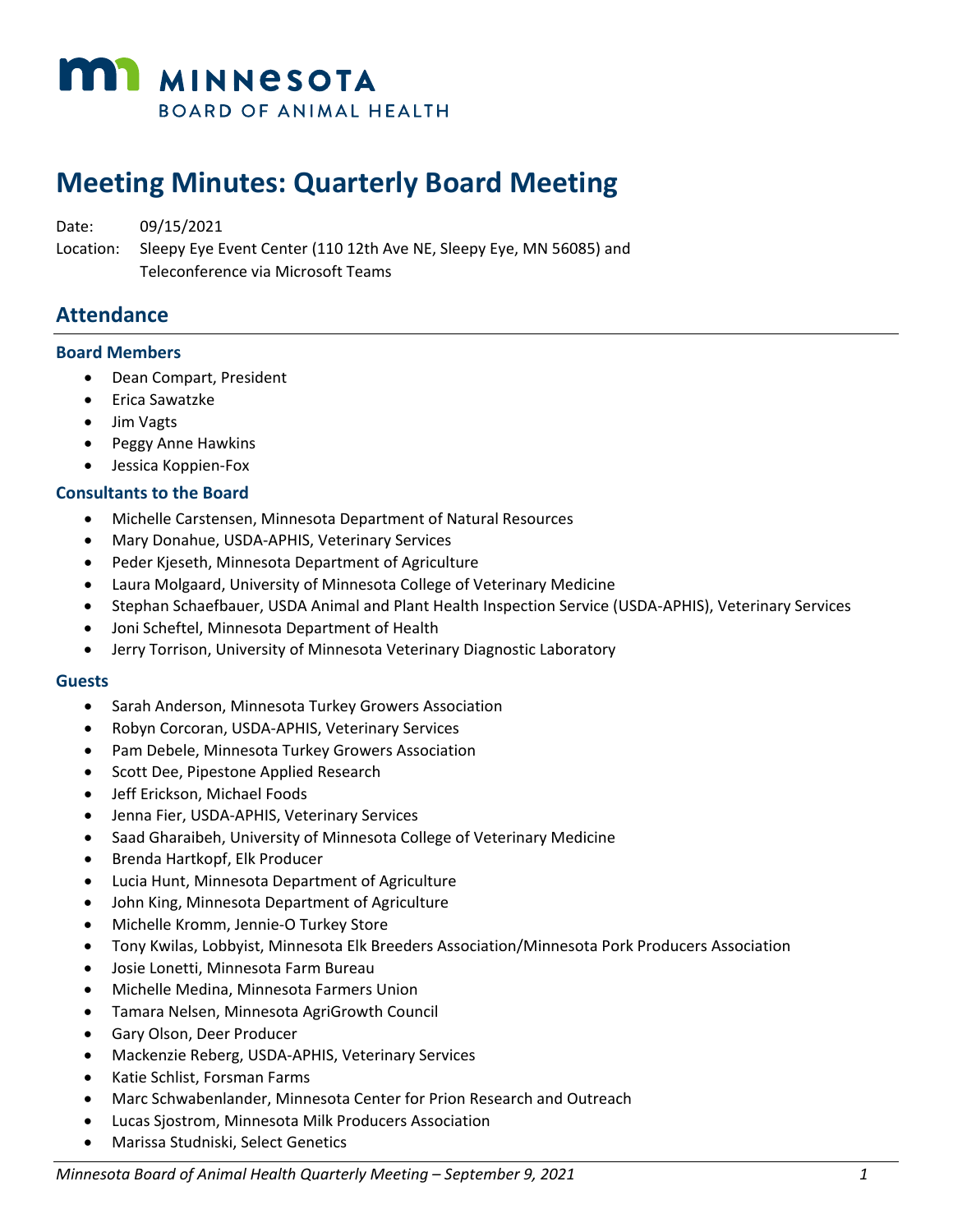- Jason Cater • Heather Damico
	-
	-
	- Greg Suskovic
- Lisa Ehlen
- 

### **Call to Order/Approval of Agenda and April 21, 2021 Minutes**

Dean Compart called the meeting to order and announced that Board members Erica Sawatzke and Jessica Fox were participating in the meeting remotely. Peggy Anne Hawkins, Jim Vagts and Mr. Compart were present in person.

Mr. Compart asked for any changes or corrections to the agenda. Hearing none, he asked for a motion to approve the agenda. Jim Vagts made the motion, and Dr. Hawkins seconded it. A vote was taken by roll call, with all voting aye.

Mr. Compart asked for any corrections to the draft minutes from the April 21, 2021, Board meeting. Hearing none, he asked for a motion to approve the minutes. Dr. Hawkins made the motion, and Mr. Vagts seconded it. A roll call vote was taken, with all voting aye.

### **PRRS Virus Study**

Dr. Scott Dee from Pipestone Research outlined their study on Porcine reproductive and respiratory syndrome virus (PRRSV) strain 144 and their preliminary findings. The industry expressed grave concern when this strain began appearing in swine. Concerns included that 144 is the most infectious PRRSV strain, and vaccines and biosecurity protocols are ineffective against it. Dr. Dee said the study's goal was to test these observations and compare the results against PRRSV strain 177, which is known to be the most virulent strain.

The study had three parts: A pathogenicity study, in which they started PRRSV 144 and 174 infections in their BSL-2 laboratory; a vaccine challenge study, in which some pigs were given two well-known vaccines, while others were nonvaccinated and then all were exposed to PRRSV 144 and 174; and pilot studies to look at routes of transmission and the effectiveness of prevention measures.

The pathogenicity study measured the viral load in vaccinated and non-vaccinated pigs 35 days post exposure to either 144 or 174. The study showed the viral load in non-vaccinated pigs was higher than in the vaccinated groups, and there was much higher mortality in the non-vaccinated group exposed to strain 174 than in the other groups. Dr. Dee also noted both 174 and 144 caused significant internal damage to animals, though damage from strain 144 did not appear to be more serious that from strain 174.

Dr. Dee presented a number of findings from their studies in biosecurity. Disinfectants were effective in neutralizing the virus when left to work for 60 minutes; PRRSV 144 was transmitted through feed, though feed mitigants prevented infection; PRRSV 144 survived in the study's feed transport model and in infected pigs; and 144 survived in slurry for 14 days, but not 21 days. Contaminated clothing and equipment transferred virus to contact controls, but individuals who followed shower in/shower out protocols and changed clothes and footwear did not transmit the

- Katie Stumvoll, Jennie-O Turkey Store
- Pedro Urriola, University of Minnesota College of Food, Agricultural and Natural Resource Science
- Allison VanDerWal, Minnesota State Cattlemen's Association
- Scott Wells, University of Minnesota College of Veterinary Medicine
- John Zanmiller, Bluffland Whitetails Association

#### **Staff**

- Beth Thompson
- Linda Glaser
- Dale Lauer
- Shauna Voss
- Courtney Wheeler
- Stacey Schwabenlander
- Brian Hoefs

• Kara Schmidt • Michael Crusan • Annie Balghiti • Erin Crider

• Kayla Pierson

- Addie Evans
- Michael Herrmann
- Susan Chapman
- Samantha Kappel
- Terry Sistad
- Krista Lautenschlager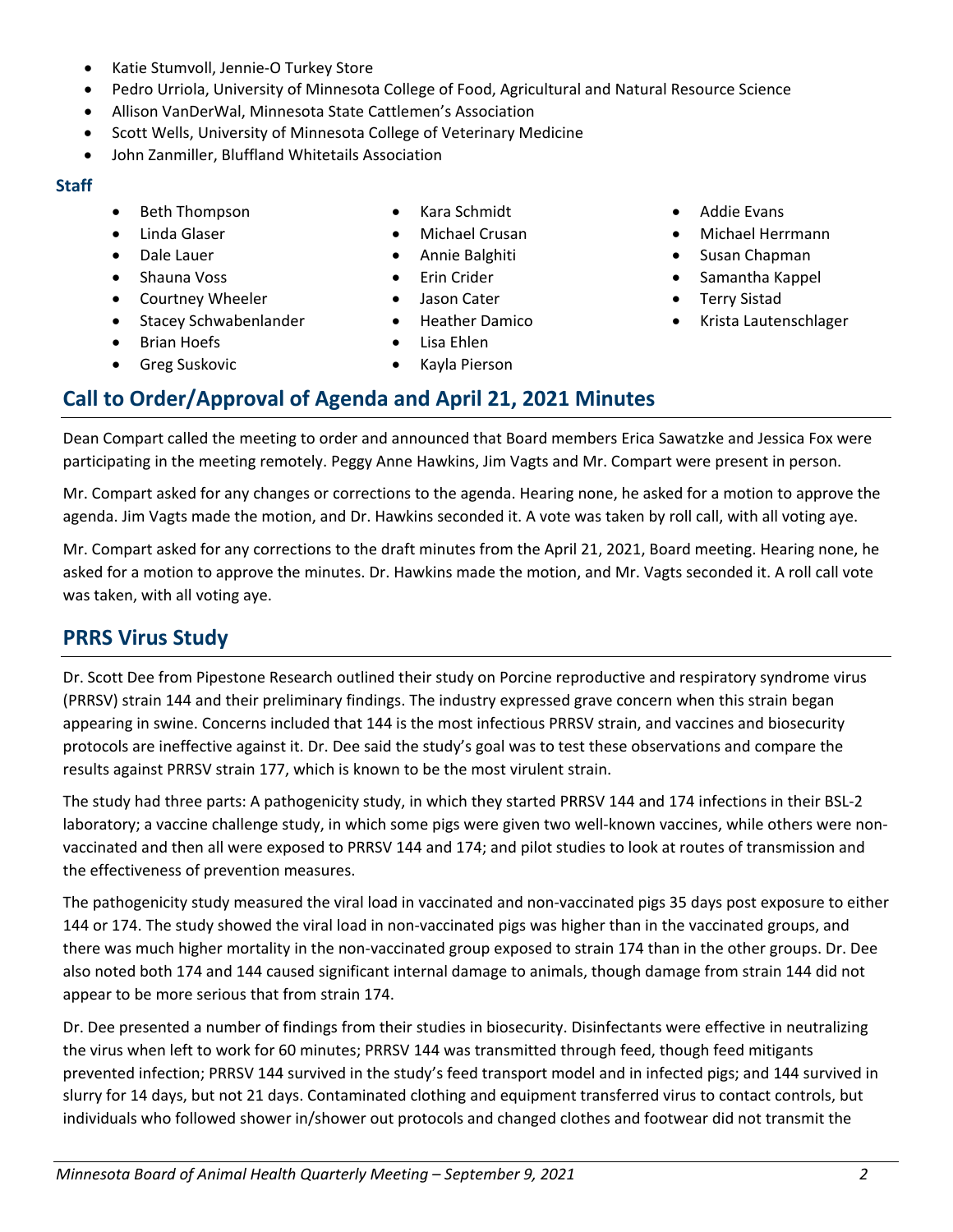virus. In examining air filtration, PRRSV RNA was detected in 28 to 43 percent of interior air samples after postchallenge. There was no virus detected in exterior air samples.

Dr. Dee stated that the study had a small sample size and a short duration, under the conditions of this study, PRRSV 174 was more pathogenic than PRRS 144, MLV vaccines were effective against PRRSV 144, and aerosols and feed are risk factors for PRRSV 144 that can be reduced through filtration and feed mitigation.

Jessica Fox asked what time of year/temperature this study was done. Dr. Dee said it was done in August.

Mr. Compart said, in his experience with nursery and finishing, they have used some common drugs, and it seems to make them sicker. He asked Dr. Dee if this made sense. Dr. Dee said you can use an effective antibiotic, but viruses can be transferred by using the same needle on multiple animals, making some animals sick and others sicker. This is very typical situation for PRRSV spread.

David Preisler asked if Dr. Dee had any recommendations for producers going into the manure application season. Dr. Dee stated there is a real risk for PRRSV transmission in the right conditions. At Pipestone, they no longer open the pit covers; they agitate the contents throughout the year and remove slurry without lifting the lid to reduce the potential of trucks passing on the virus. Mr. Preisler asked about this situation for a finisher. Dr. Dee admitted that this is a very challenging situation for finishers.

Mr. Compart asked Dr. Torrison if, with the quantitative work that has been done on studying PRRSV 144, has he seen any differences. Dr. Torrison said they have seen worse lesions with 144 in the lungs and other tissues. The study Dr. Dee presented is small but is beginning to show some real data. However, PRRSV is a challenge to study because it does not always behave the same way.

Beth Thompson asked about the geographic spread of the virus. Dr. Dee said Dr. Karyn Havas did a study of Pipestone farms, and 10 of 70 sow farms were infected. A few were PRRSV 144, and most were 174. Those farms that used filtration and feed mitigants lowered their PRRSV risk by 95 percent. Dr. Torrison said 144 has primarily been focused in Minnesota and Northern Iowa starting last fall and into the spring. Dr. Dee mentioned several farms in western South Dakota had filtration systems and still got PRRSV.

## **University of Minnesota College of Veterinary Medicine Update**

Dr. Laura Molgaard stated the College of Veterinary Medicine (CVM) welcomed the new class to campus with orientation and team building activities. The CVM is continuing the hybrid curriculum they adopted last year due to the pandemic. Students and faculty like the increased flexibility of having smaller in-person lab groups and virtual lectures.

Dean Molgaard noted the CVM froze tuition for the second year in a row. The CVM has had a comparatively high tuition rate, and that has had an impact on enrollment.

South Dakota State University welcomed nearly 20 students as the first class in the "Two-Plus-Two" Program, in which students with an interest in food animal care will spend their first two years at SDSU and then move to the CVM to complete the program. The goal of the program is to increase the number of large animal veterinarians in Minnesota.

The biofilm drinker swab testing for avian influenza at the Veterinary Research Laboratory at the University of Minnesota Mid-Central Research and Outreach Center (MCROC) in Willmar, MN was suspended on September 15, 2021 due to issues identified during a University of Minnesota audit. Testing was suspended after 28 months of attempting to address the University auditor's findings. The University's audit team noted an increase in the number of tests run at the MCROC laboratory and set certain conditions to reinstate testing. They cited lack of a data management system as one of the reasons for the suspended testing. The University applies a higher standard of "checks and balances" to fee-for-service activities. Unfortunately, it was a successful testing program that grew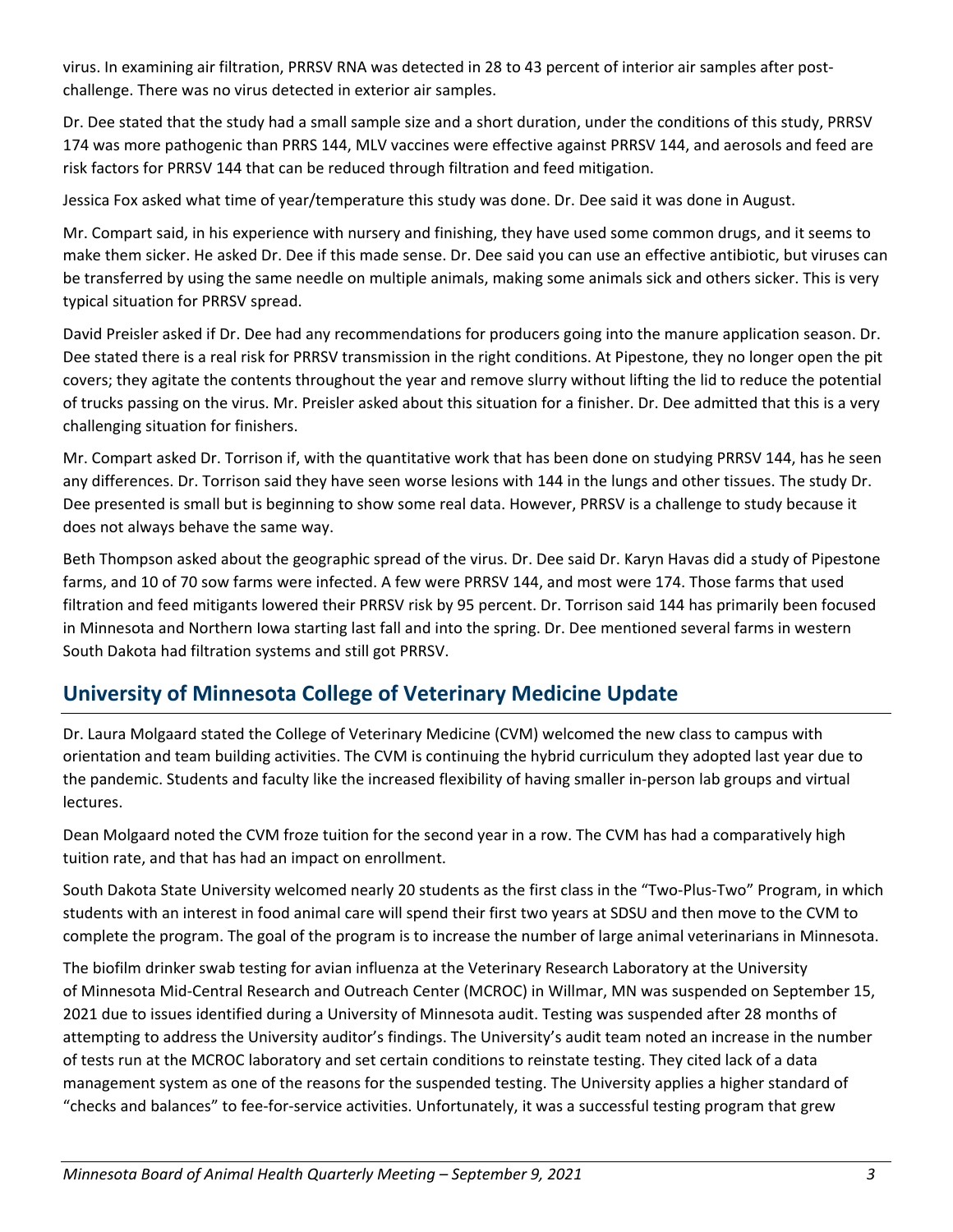beyond its origins as a research project. The CVM had a call with poultry industry representatives last week and are working to find an alternative testing process. There is no timeline for a return to testing at MCROC.

Several members of the poultry industry expressed concern over the lack of warning they received about the suspension of the biofilm drinker swab sample testing at MCROC that is funded by the turkey industry and the audit team's lack of understanding of how this suspension could increase the disease risk to the Minnesota poultry industry by removing an influenza detection surveillance test. They also stressed the urgency of discussions on either reinstating testing at MCROC or finding an alternative solution. Dean Molgaard apologized for the lack of transparency and unfortunate timing of the communication on the suspension of testing. She agreed that there need to be discussions with all the right people in the room to find understanding and an appropriate solution.

Ms. Sawatzke asked when Board staff made the industry and Board members aware of Board reporting changes. Dr. Thompson said the biofilm drinker swab samples tested at the MCROC research laboratory are considered unofficial samples. Dr. Torrison is good about sending results for reportable diseases from the VDL to the Board; however, she agreed that communication of testing at MCROC needs improvement. She asked that, as the University makes changes to this testing process, they provide updates to the Board, and the Board will distribute that information to Board members and the industry.

Dr. Lauer said early disease detection is important, and the biofilm drinker swab sampling is a vital early surveillance tool. The State statutes and Board rules on notification of reportable diseases have not changed. The Board wants to make sure there is an official diagnosis and an official flock status so the poultry industry can be alerted when there is a reportable disease in a Minnesota flock. There should be a reliable method of reporting the biofilm drinker swab sampling and testing information, and the benefits of testing far outweigh the cost of a disease outbreak. He agreed it is imperative to have the right people involved in discussions to find a solution.

Mr. Compart asked if the VDL or MPTL could run this test. Dr. Torrison said the test could be run at either laboratory. Dr. Lauer added the challenge of running the tests at the MPTL is the timing, as the lab is not regularly staffed evenings and weekends. It is the industry's expectation that a laboratory conducting this test must be able to respond and report test results in a timely manner. Mr. Compart asked how much each test costs and how many they could run in a day. Dr. Torrison said he was unsure of the cost and testing capacity but estimated the cost as \$31.50 per test with a capacity of 300 in a day. Dr. Lauer noted samples come in from around the state, many arriving at the MPTL late in the afternoon, with the expectation that they will have results by 8:00 p.m. This after-hours testing gives the industry time to adjust bird movement schedules to mitigate disease spread, however that is not possible with current staffing at MPTL.

Dr. Thompson asked that Dr. Lauer investigate restarting the courier service between the MPTL and the VDL. She also suggested Dean Molgaard and CVM researchers, like Dr. Peter Larsen, discuss a process for research testing and service so they are prepared with a plan before similar issues with testing arise. Dean Molgaard said those conversations have already begun.

Dr. Kromm said that each test costs \$52.00 at MPTL; MCROC cost was \$33.56. She then asked, once a diagnosis is made, what is the regulatory purpose for ongoing reporting of non-H5/H7 influenza? Dr. Lauer said the ongoing testing was used to work with the industry to practice with the Board's interactive mapping tool. However, questions arose on which test result was the flock considered positive – drinker swab, PCR, or serology? He expressed the need for discussions on this and setting a testing protocol for non-H5/H7 flocks.

## **USDA Update**

Dr. Stephan Schaefbauer said African Swine Fever (ASF) was detected in eight samples from the Dominican Republic (DR) on July 28. Since then, 13 provinces have been confirmed to have ASF cases. APHIS is actively working with Dominican officials on the ASF response, including offering technical advice and assistance on surveillance, quarantine, depopulation and disposal methods, providing continued testing support and additional personal protective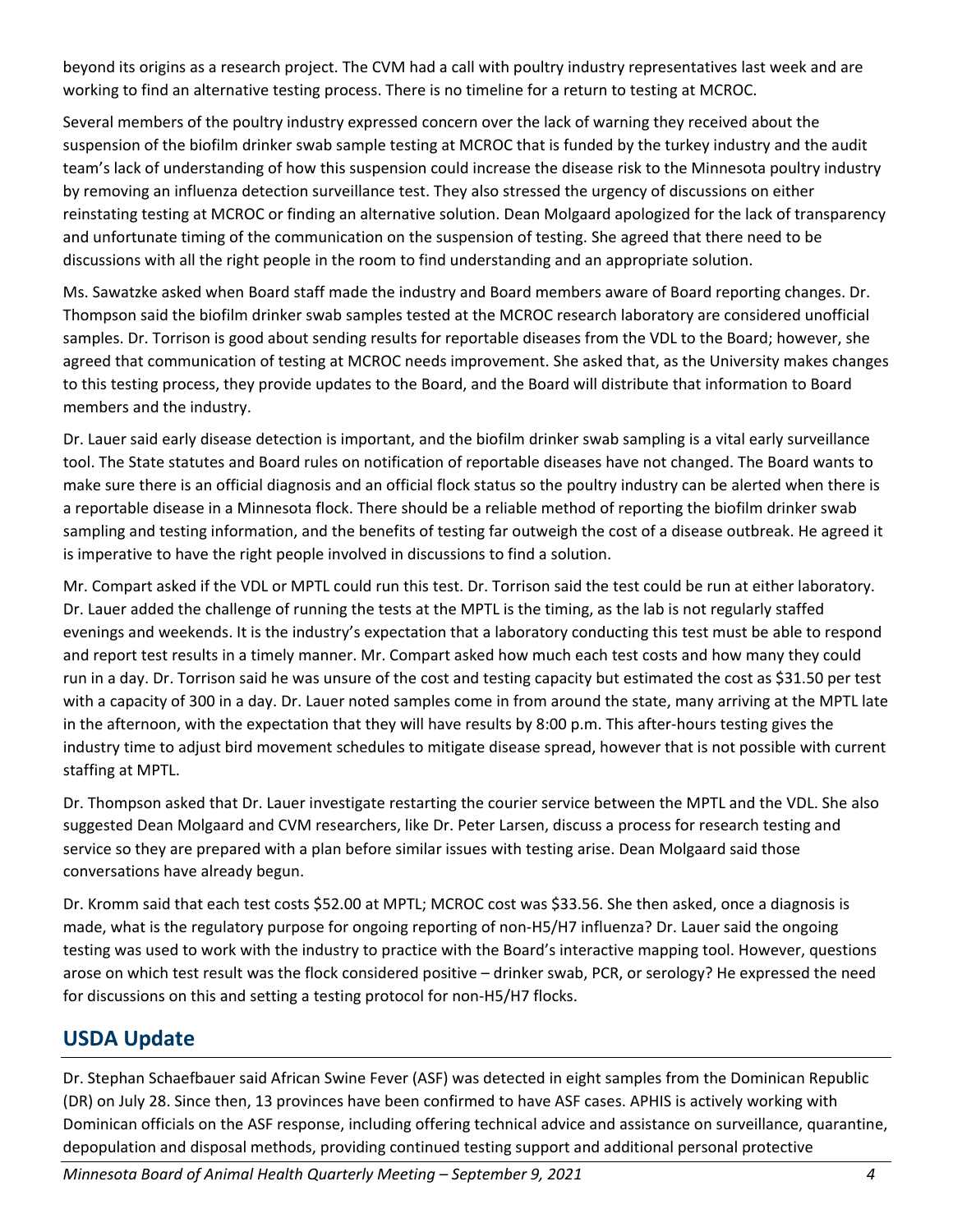equipment (PPE). Dr. Schaefbauer mentioned that Classical Swine Fever (CSF) has been in the DR for a long time, but comprehensive import restrictions and safeguards have kept CSF from spreading to the U.S.

Many cases of ASF have been found along the DR/Haitian border. Though Haiti has no confirmed ASF cases, APHIS is offering Haiti similar support. APHIS has samples from Haiti ready to test.

APHIS has increased ASF mitigation and prevention efforts in Puerto Rico, including increased feral swine sampling, testing for ASF, enhanced outreach and communication, and working with Puerto Rico's Secretary of Agriculture to prohibit the exportation of pork and pork products from the commonwealth.

Dr. Schaefbauer discussed the USDA's efforts to establish an OIE (World Organisation for Animal Health) Foreign Animal Disease Protection Zone in Puerto Rico and the U.S. Virgin Islands if one of those territories has an ASF detection. This is a new, proactive approach to preserving animal health in disease-free countries involving suspending shipments of live swine and swine products from the protection zone to the U.S. mainland and conducting surveillance within the protection zone. The USDA is pursuing the federal order required to submit their protection zone request to the OIE.

Dr. Thompson asked if the samples from Haiti came from near the border with the DR or elsewhere. Dr. Schaefbauer said she did not know but would find out.

Mr. Compart said he had heard the ASF-positive DR samples had been held for a time until the USDA had additional samples to test. If that is true, what was the reasoning? Dr. Schaefbauer said that was her understanding; it was part of their surveillance program at the time. Dr. Torrison added the USDA offered this program to many Caribbean countries, and the DR was the only one that signed up for it. The samples were collected for three months and shipped for quarterly testing at the National Veterinary Services Laboratory in Plum Island, New York. The process worked, but it does not look like the best plan in hindsight.

# **What we have learned about CWD Transmission Risks of Farmed Cervids in Minnesota and Wisconsin**

Dr. Scott Wells began by showing the current United States Geological Survey (USGS) map of CWD cases in the U.S. by County. He said CWD is spreading across the country, and there continue to be challenges to detecting the disease, including the lack of a live animal test. There are known high-risk transmission pathways, and infections continue.

Dr. Wells and his team recently released a paper on their study, ["CWD Transmission Risk Assessment for Farmed](https://www.mdpi.com/1999-4915/13/8/1586)  [Cervids in Minnesota and Wisconsin."](https://www.mdpi.com/1999-4915/13/8/1586) Their goal was to gain a better understanding of transmission pathways to help prevent infection by studying CWD-positive farms in Minnesota and Wisconsin. Dr. Wells' team began by looking at these farms and identifying potential CWD transmission pathways through direct contact (infected wild or farmed cervids) and indirect contact (with infected cervid parts, equipment, clothing, feed, etc.). Then they created a framework to rank these transmission pathways as either high or low risk. After this, they also identified moderate or uncertain risk pathways.

Using case files from the Minnesota Board of Animal Health and the Wisconsin Department of Agriculture, Trade and Consumer Protection, the team identified potential CWD transmission exposures on confirmed CWD-positive farms. While determining any pathway as the exact source of infection was impossible, they could describe farm exposures by the likelihood of potential CWD transmission. Fifty-six percent of the positive farms had known high-risk exposures. However, 64 percent of the positive cases since 2015 did not have any known high-risk exposures. Eighty percent of the farms with no known high-risk exposure added cervids from farms that had no CWD positives in the last five years, and 73 percent were located within 50 miles of a CWD-infected wild deer. Of these herds, 73 percent had single fences, and 27 percent were double fenced.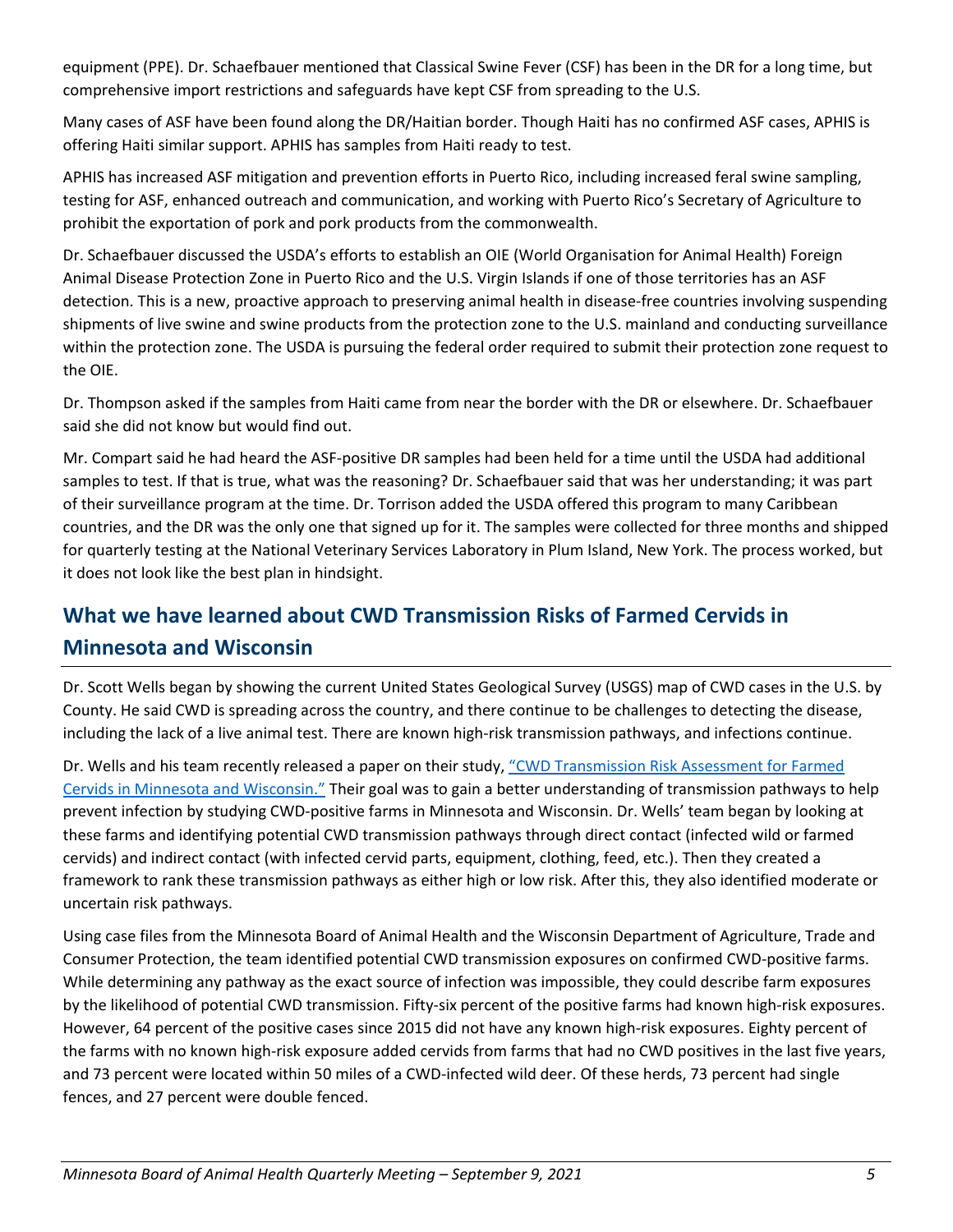Dr. Wells' team also assessed the CWD biosecurity on Minnesota cervid farms by surveying all Minnesota cervid producers on the risk factors present on their farms. They mailed surveys in January and February 2019 and received a 40 percent response rate. Responses indicated mostly moderate/uncertain risk factors (39 percent of farms introduced cervids from other farms in the previous three years; 23 percent reported potential fence line exposure to white-tailed deer in an endemic area; there were several different reported indirect contact exposures). There was no clear indication of the most important transmission pathways, making more research necessary to prioritize potential farm exposures.

Their current case-control study aims to identify key farm environmental risk factors associated with CWD-positive herds. They collected data from CWD positive farms in Minnesota, Pennsylvania and Wisconsin along with a control herd in each state that has no CWD, as well as from additional farms volunteering to share data. They hope to provide the industry, federal and state animal health agencies with results that will help improve on-farm biosecurity practices and CWD preventive policy. Dr. Wells will provide study results at a future Board meeting.

Dr. Hawkins stated she appreciated the information, but she still does not understand where CWD is coming from. Dr. Wells agreed the exact sources of CWD exposure are still unknown, which is why their case-control study is important, as it compares CWD-positive and negative cervid farms to determine where the risks are coming from. Dr. Hawkins asked if he had a prioritized list of risk factors. Dr. Wells said a prioritized list of the main ways farms are getting infected is still needed. She asked if feed and semen would be part of the study. Dr. Wells said several environmental factors, such as semen, feed and GIS mapping data, would be a part of the study. Dr. Hawkins stated all the research studies depend on animals getting infected with CWD. She feels people need to understand that while we work to learn more about the disease, that is what is going to happen.

Dr. Thompson said there need to be more studies like these done on wild cervids to have a complete picture to start developing a solution. Dr. Fox agreed, saying we need to understand the movement of CWD in both wild and farmed cervids to make the best decisions for disease management on both sides of the fence.

Mr. Compart asked if deer hunters need to be concerned about biosecurity practices like animal movement, clothing, truck washing, especially if hunting in an endemic area? Dr. Wells affirmed that any cervid producers who are deer hunters should be aware of and using such biosecurity measures to prevent disease spread.

## **Farmed Cervid Rule Making Update**

Dr. Linda Glaser said the scheduled July 28 Special Board Meeting to discuss and approve the rules draft had been cancelled. As of July 1, the legislature granted the Department of Natural Resources (DNR) concurrent authority over farmed white-tailed deer herds, and that includes rule making. The DNR requested time to review the rules and has made comments on them. The Board has met twice with the Governor's office and the DNR regarding the rule making schedule and has requested staff resources from the DNR to assist with drafting the rules and developing the Statement of Need and Reasonableness (SONAR).

Annie Balghiti stated that once the rule making process resumes, the Board will follow the same rules process under the Administrative Procedure Act. Mr. Compart asked if the Board will be starting over from the beginning or if the process will pick up where it left off. Ms. Balghiti said the Board would not be starting over, but depending on how the rulemaking moves forward, the Board may publish a new request for public comment and/or an updated rules draft before proceeding to asking the board members for approval to publish a rules draft and Notice of Intent.

Mr. Compart asked for an estimated timeframe for this process. Ms. Balghiti said the Board and the DNR are working on this and will share a timeframe once one is established.

Brenda Hartkopf asked if the DNR is only changing rules pertaining to white-tailed deer regulations. Dr. Glaser stated the new legislation gives the DNR has concurrent authority over all aspects of the Farmed Cervid Program related to white-tailed deer; not just those concerning regulatory authority. Mrs. Hartkopf countered that the new legislation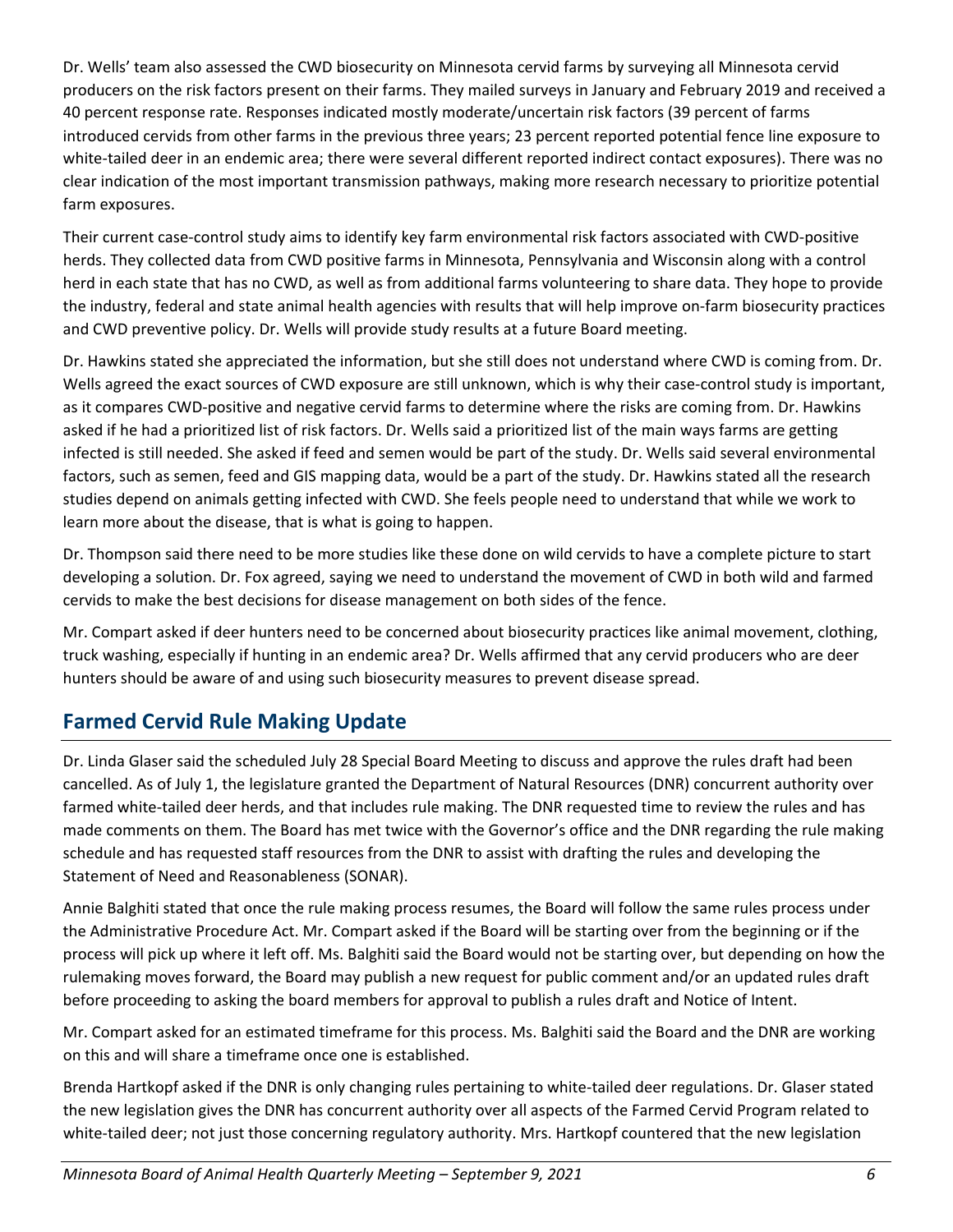refers to specific sections of farmed cervid laws and suggested there may be some disagreement on the interpretation of the new statutory language. She asked for a legal interpretation of the statute. Dr. Thompson said the statewide rule making group had said they believe concurrent authority gives the DNR rule making authority. However, she told Mrs. Hartkopf she could write a letter to the Board stating her request for an interpretation of the statute so the Board could pass it through the appropriate channels. Mrs. Hartkopf agreed to do so.

Mrs. Hartkopf then asked about the future involvement of the Farmed Cervid Advisory Committee in the rule making process. Ms. Balghiti said their role and involvement going forward is yet to be determined, but the committee will receive any new draft of the rules for them to provide comments. Mrs. Hartkopf asked who would approve the rules draft. Ms. Balghiti stated that because the Board's rulemaking would still follow the Administrative Procedure Act, any approval would still go through the Board members and now, with the new legislation, the commissioner of the DNR as the rules are related to white-tailed deer. The board members would have sole approval over all other farmed cervid rules.

## **Update on CWD Investigation**

Dr. Glaser said 10 of 11 CWD-exposed animals at the infected Beltrami County farm were sampled in March 2021 and tested for CWD (one animal had died previously and was too deteriorated to sample). One of the 10 animals was CWD positive. The doe was born in 2018 in the Winona County herd and had moved to Beltrami County in September 2019.

The Beltrami County herd owner received federal indemnity, and the herd was depopulated on May 11. Twelve of the 54 animals were CWD positive, including nine fawns born in the herd in 2020. Three CWD-positive adult does had been purchased from three different Minnesota herds in Hennepin, Dakota and Kanabec Counties, which were quarantined.

The Board traced the movement into and out of these herds for the previous 5 years. Dr. Glaser noted the Beltrami County herd owner was still building his herd, so he had not moved any animals to other farms. She then displayed a chart of the current CWD investigation, which showed all the Minnesota herds with CWD-positive and CWD-exposed animals. Dr. Glaser said the Board also traced animals to eight states, and they informed the state animal health officials in those states for follow-up.

The USDA appraised and approved indemnity for most of the CWD-exposed herds and herds with CWD-exposed animals. They did not approve indemnity for the Kanabec County herd because the number of animals exceeded the indemnity funding. The six herds with exposed animals (in Morrison (2 herds), Mower, Mille Lacs, Stearns and Crow Wing Counties) received indemnity for their exposed animals and had them depopulated and tested. All results were CWD not-detected, and the Board released their quarantines.

Dr. Glaser briefly discussed the status of the remaining quarantined herds. These herds continue to submit samples for testing

- Winona County: Quarantined since October 2020. They recently requested USDA appraisal, so that will be scheduled soon.
- Kanabec County: The Board received confirmation yesterday that the USDA will award the Board federal funding through a cooperative agreement to provide indemnity for this herd. This extends the timeframe the USDA had for providing funds for depopulation of this herd.
- Hennepin County: Intends to stay quarantined for the required five years from the time of last exposure.
- Dakota County: Has not accepted indemnity, so the herd must remain quarantined for five years from the time of exposure.

Mr. Compart asked if the Dakota County farm will have the same quarantine timeframe as the Hennepin County farm. Dr. Glaser said the Hennepin County herd's exposed animal left the herd in October 2017, so their five-years ends in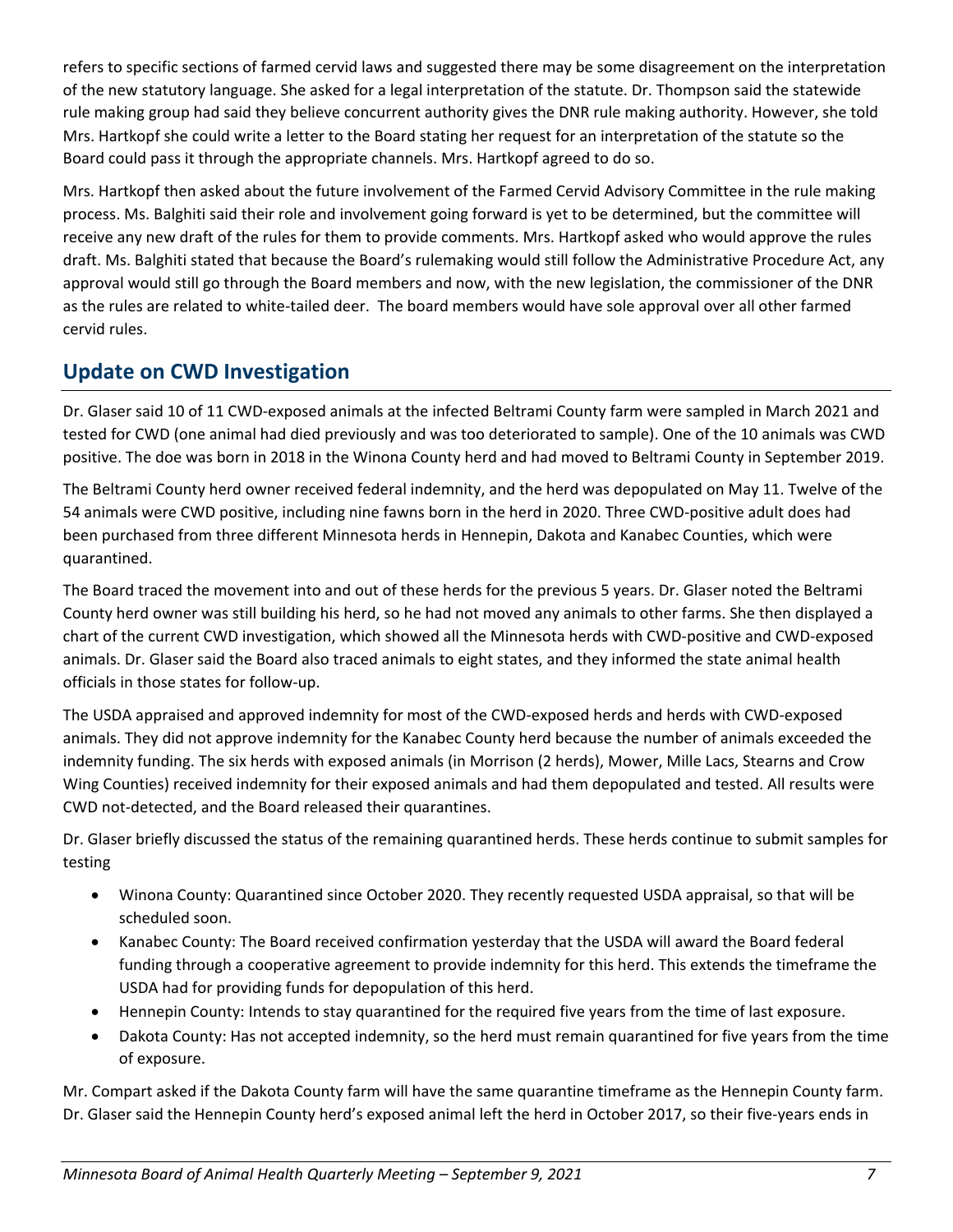October 2022. The Dakota County herd is also on a five-year timeline, but the exposed animals left at a different time, so the end date will be different.

Gary Olson asked if the Beltrami County herd owner was compliant with testing standards. Dr. Glaser said the Board struggled with him on compliance. He did not take the authorized sample collector training, and he had poor-quality samples starting in Fall 2020. He also had increased mortality during Winter 2020-2021, including several adults and fawns, without reporting the deaths to the Board.

## **Board of Animal Health Update**

Dr. Thompson said Mark Goodrich, deputy general manager overseeing livestock and competitions at the Minnesota State Fair, retired this spring. Mr. Goodrich held this position for over a decade. The Board permits the State Fair, and Mr. Goodrich was a pleasure to work with. She suggested the Board invite him to share about his experience and what goes on behind the scenes at the fair.

Dr. Thompson then introduced the two newest Board members. She has known Dr. Peggy Anne Hawkins for 15 years. Dr. Hawkins is a swine veterinarian with Veterinary Provisions in Northfield. Dr. Jessica Fox, the newest Board member, is from Marshall and is one of the few Minnesota veterinarians with a background in aquaculture. Dr. Thompson suggested future Board meetings in both locations with possible facility tours.

She briefly discussed the changes made to the Farmed Cervidae statutes (Section 35.155) during the last legislative session. She noted Subdivision. 5, which states the Board can allow animal movement out of a CWD endemic area with negative results from a live animal test validated by the USDA. The Board and DNR are working to determine if concurrent authority applies to testing. Subdivision 11 changed the timeframe for depopulation of a CWD positive herd from completion of the appraisal process to completion of the indemnification process. The new Subdivision 14 includes the language regarding the Board's and the DNR's concurrent authority over farmed white-tailed deer regulation.

Due to the actions of the CWD-positive Beltrami County herd owner, the Board has issued a remedial action order against the herd owner to hold him responsible for the costs associated with fencing the county land where carcasses were dumped. He is entitled to a contested case hearing, and he has requested one. The Board is working closely with the attorney general's office on this process.

Mr. Olson asked how involved the Board was with planning and building the fence on Beltrami County land. Dr. Thompson said the DNR has the building experts and has contacts for the Requests for Proposal (RFPs). Mr. Olson noted fence construction cost was \$194,000 and asked why it was so expensive. Dr. Glaser said the total cost included both materials and labor. Mr. Olson asked if the Board had determined if only the herd owner had dumped deer on county land, or if wild deer had been dumped there as well. Dr. Thompson said the investigation is ongoing, so that will be determined.

# **Veterinary Diagnostic Laboratory (VDL) Update**

Dr. Jerry Torrison said the VDL received state and federal grant funding for equipment to increase testing capacity. They purchased and installed a liquid handler to improve efficiency by automatically preparing samples for testing and reporting results. They also purchased a second liquid handler and PCR machine that can test more samples at one time. With pending installations, training and test validation, these should be fully functional by January 2022.

Mr. Compart asked how much the liquid handler cost. Dr. Torrison said the grant was \$675,000 to cover the machine, installation, training, and information technology.

Mr. Olson asked what the VDL can test for with this equipment. Dr. Torrison said they can run 80 different PCR tests, including avian influenza (AI), Porcine Reproductive Respiratory Syndrome (PRRS), Porcine Epidemic Diarrhea Virus (PEDv), Mycoplasma, and Bovine Viral Diarrhea (BVD).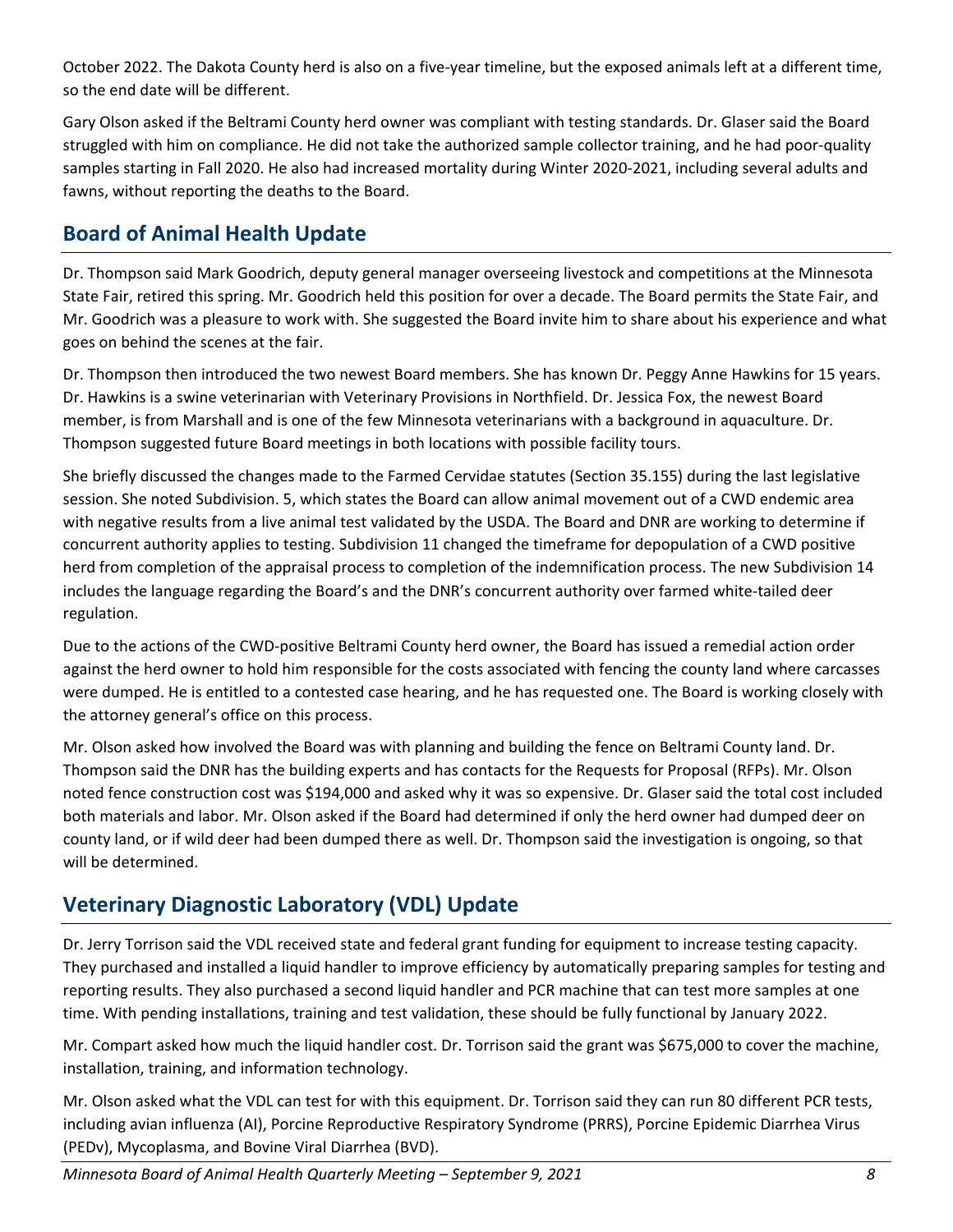The VDL has submitted several National Animal Health Laboratory Network (NAHLN) grant proposals. In addition, the Center for Animal Health and Food Safety requested NAHLN National Animal Disease Preparedness and Response Plan (NADPRP) funding for a joint field ASF project with Ohio State University, which would be performed overseas, possibly in the Dominican Republic. Dr. Thompson asked about the length of this project. Dr. Torrison said the project would run for five years. He said the VDL should get a response from NAHLN by the end of October, with funding coming in early 2022.

The VDL is one of 10 NAHLN labs doing active surveillance for both ASF and Classical Swine Fever (CSF), testing 20-50 samples per week. Dr. Torrison also mentioned the Swine Health Information Center was asked to lead an evaluation on "lessons learned" during the pandemic from a veterinary diagnostic lab perspective. They will be presenting their findings at the Leman Conference and at the American Association of Veterinary Laboratory Diagnosticians (AAVLD) Annual Meeting.

Mr. Compart asked for an update on the VDL's alkaline digester. Dr. Torrison explained that the alkaline digester is the equipment used to neutralize diseases in, and get rid of, carcasses. The current digester is beyond its life expectancy and the VDL continues to invest funds to repair it and keep it running. There is no definitive plan to fund a replacement. He suggested the University, the Board, and the DNR could all be involved in these discussions. Dr. Glaser asked if Dr. Torrison thought a replacement should be housed at the University or somewhere else. He replied that ideally, there could be two digesters, one at the University and one elsewhere in the state, as replacing the current digester would take time.

Jim Vagts referred back to the discussion on the Beltrami County land where CWD-positive carcasses were found and commended the DNR for constructing the fence so quickly.

## **Nitrogen Foam Delivery System Overview**

Lucy Hunt, Minnesota Department of Agriculture, discussed a recent exercise to study the delivery and use of a nitrogen foam delivery system (NFDS), developed by Livetec Systems, for swine depopulation. She noted this is part of a two-year study, so she will present data from this exercise at an upcoming Board meeting.

Nitrogen is a widely accepted gas for depopulation, but it is technically challenging to use. Oxygen content needs to stay below two percent, and it is a buoyant gas that easily escapes. This exercise is studying the use of high expansion nitrogen foam (large bubbles), which would keep the gas in the pen. This method is similar to the AVMA-approved medium expansion foam used for poultry depopulation. She noted the water usage for high-expansion foam (25 gallons per 1,000 cubic feet) is significantly less than medium expansion foam (94 gallons per 1,000 cubic feet).

Ms. Hunt listed the elements of the Livetec Systems NFDS and showed a photo of the prototype, which was shipped in a 20-foot car from England to New Orleans and is currently mounted on a trailer pulled by a pickup truck. She then showed a video of the foamer filling a pen. They used the foamer to stack the bubbles in the pen to keep it constantly filled at three times the height of the animals.

Ms. Hunt stated the benefits of NFDS are that it is flexible and adaptable, there is limited equipment to purchase and maintain, minimal necessary personal protective equipment (PPE), minimal personnel needs, and it promotes emotional and psychological care for operators and handlers.

The continuing project objectives for 2021 to 2022 are to develop alternative depopulation techniques using the NFDS; validate the NFDS system for depopulating swine with nitrogen foam in a range of conditions and determine how using the NFDS informs their carcass disposal options.

Ms. Hunt discussed data collection in the project. Some pigs in the study were equipped ear tags with bio sensors, external "Fit Bit" devices strapped to their legs; and had implants to record vital signs and movement. They also had cameras set up to record animal movement and behaviors. Necropsies were performed to determine cause of death.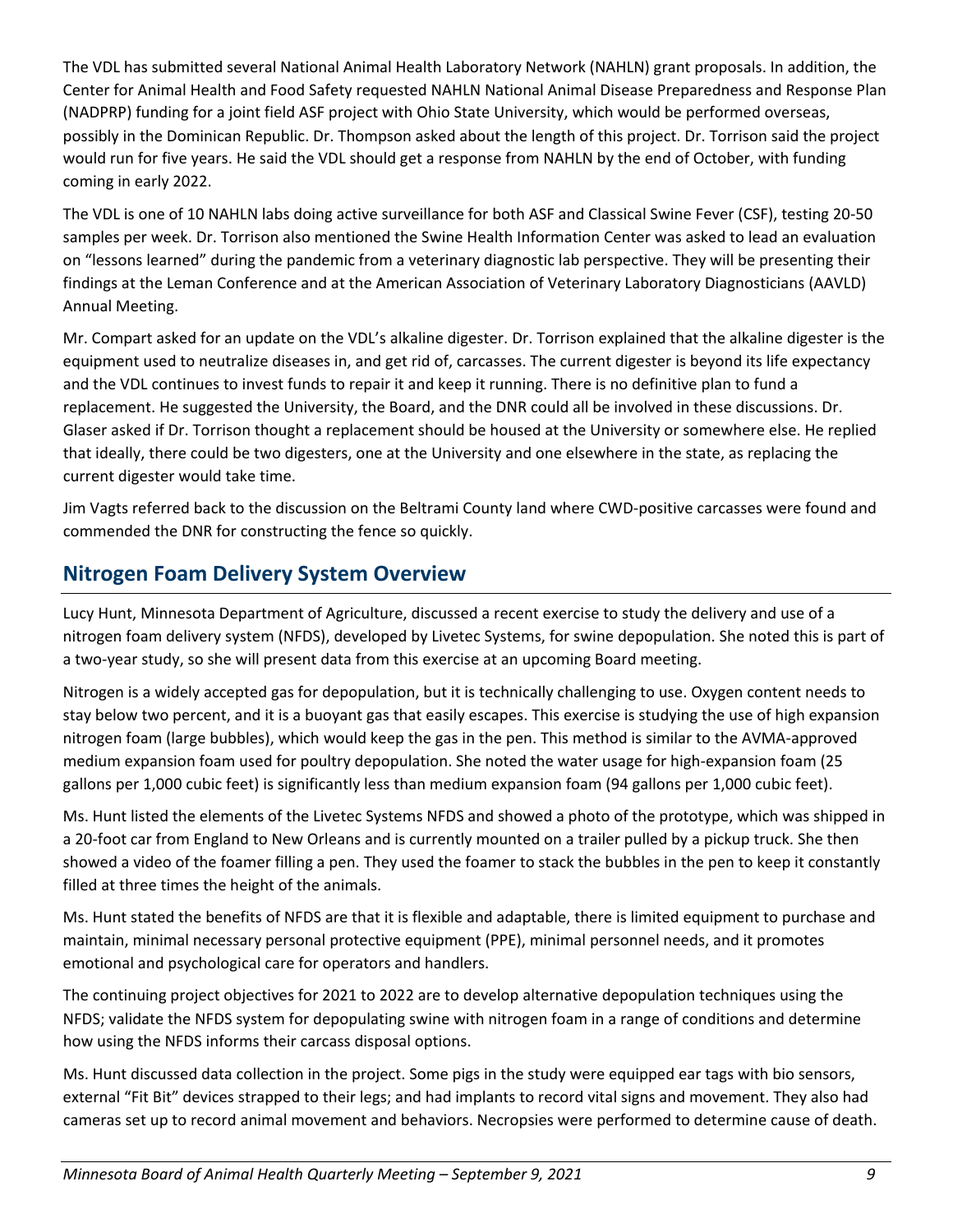Preliminary findings show there was a 100 percent rate of death with minimal foam ingestion, and it took less than two minutes to fill the pen. The team will need to work on improving the directional control of the foam and will do further evaluation of the foam flow rate.

Dr. Glaser asked if pigs died from occlusion if they did not ingest much foam. Ms. Hunt stated the cause of death was difficult to determine because the temperature was over 100 degrees the day of the exercise, and many of the pigs were sick when they arrived. Dr. Torrison asked if they noted which animals were sick and which ones were well to compare how long death took for sick versus healthy animals. Ms. Hunt said Dr. Williams knows where all the animals came from and should have that information recorded.

A cold weather depopulation exercise with the NFDS is planned for January or February of 2022. Ms. Hunt also discussed their continued study into carcass disposal methods, including grinding and composting and above-ground burial. The latter method involves digging a shallow trench, adding a carbon base, placing carcasses, capping with excavated soil, and planting vegetative cover. They will test their theory that the carcasses will decompose over a year's time and then attempt to regrade the trenches for returning to normal land use.

Ms. Hunt stated they are continuing to examine the data from the summer nitrogen foam exercise. If continued study data shows this is a valid depopulation method, they will be taking it to the operational level to be ready to deploy it.

## **African Swine Fever Update**

Dr. Brian Hoefs gave a brief history of African Swine Fever (ASF) and said that ASF is currently in Eastern Europe, Russia and Asia. Wild boars are prevalent in these countries, which contributes to ASF spread.

ASF was detected in the Dominican Republic in late July. Two index cases were found on opposite ends of the island, indicating a possible widespread infection. Currently, 22 of the 32 Dominican provinces have an ASF positive detection.

Dr. Hoefs noted Haiti, which shares the island of Hispaniola with the Dominican Republic, had pigs tagged within 20 kilometers of the Dominican border, which is part of the ASF-affected area, though there are no reports of positive cases as of this meeting. There are more samples from Haiti awaiting testing at the Foreign Animal Disease Diagnostic Laboratory (FADDL).

The U.S. is most concerned with ASF spread to Puerto Rico and the U.S. Virgin Islands, as some countries have indicated if ASF is detected in any U.S. territory, they will consider all of the U.S. ASF positive.

Threats of spreading ASF to the U.S. include feral swine and garbage feeding in Puerto Rico and the U.S. Virgin Islands. Other ASF risks include imported goods, such as feed components or souvenirs, people returning from ASF positive countries, and dogs imported from positive countries. Dr. Hoefs noted Minnesota has instituted a temporary ban on the importation of dogs from countries with ASF. He also said there is a risk of the ASF virus mutating with the development of vaccines. Mutations can be more infectious and make more pigs sick with symptoms not quickly recognized as ASF.

The U.S. is focusing ASF prevention efforts on biosecurity practices, restrictions on imported pork products, and increased state-assigned surveillance of high-risk market swine. They are also preparing response efforts in the event of an ASF detection in the U.S., including a 72-hour standstill and meeting with Mexico and Canada to discuss disease response if ASF were found in countries bordering the U.S. He also mentioned the Foreign Animal Disease Protection Zone, discussed during the USDA Update earlier in the meeting.

Minnesota is preparing for the possibility of ASF through its Emergency Disease Management Committee for Swine (EDMCS). This group has several subcommittees addressing different aspects of an ASF outbreak response. They are also working on an ASF response plan to define a process for determining ASF control areas and permitted movement. The Board is also working out cooperative agreements with the USDA on ASF and Classical Swine Fever (CSF)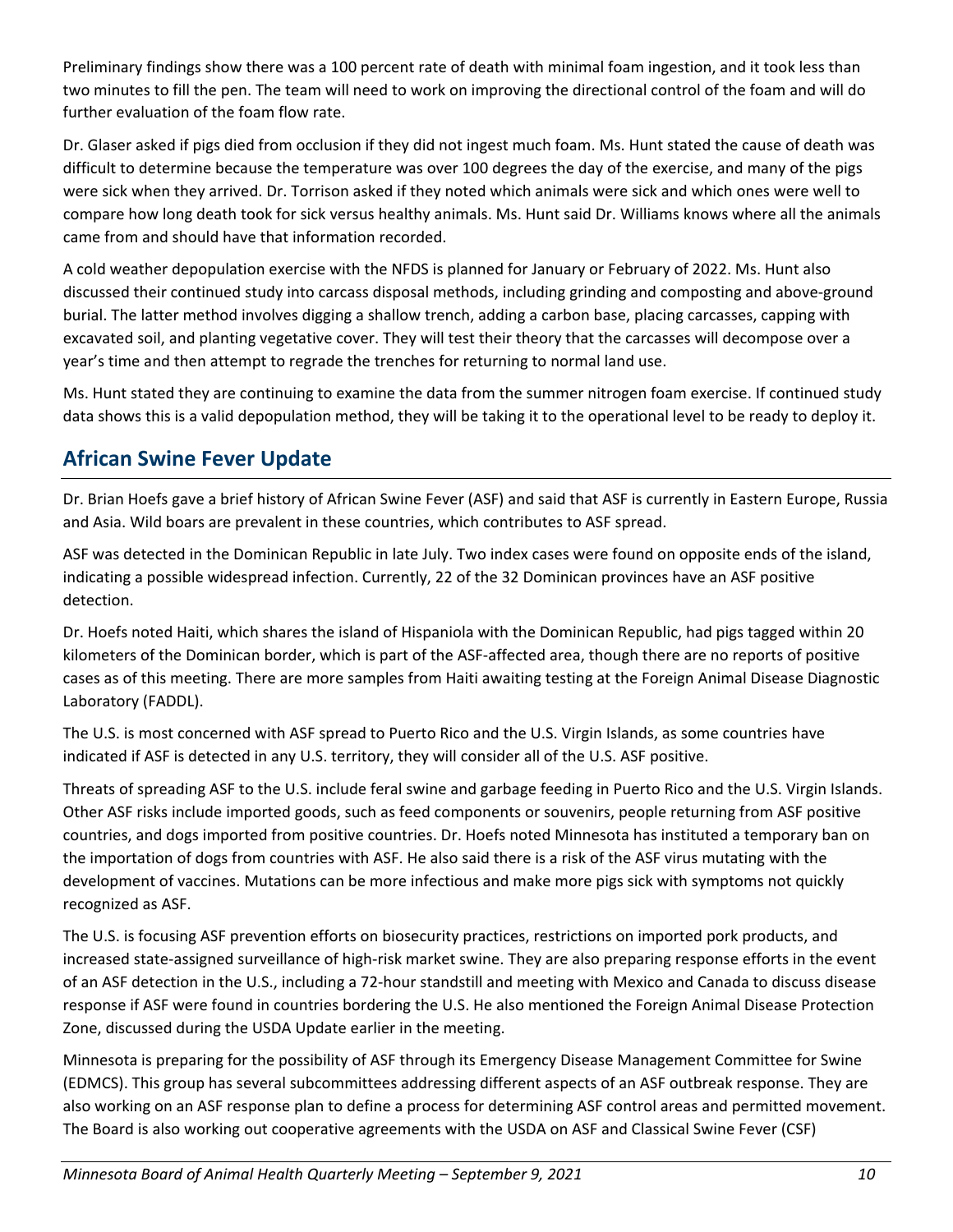surveillance. The Board is also working on a program for certifying swine sample collectors to be ready to assist with ASF surveillance during an outbreak.

Dr. Hoefs discussed ongoing ASF research, which includes various projects related to vaccines, mitigation measures, testing, and depopulation and disposal.

## **H6N1 LPAI Update**

Dr. Dale Lauer began by reiterating that since this was not an H5 or H7 outbreak, the response was industry lead, with the Board in a support role. The 2020-21 H6N1 Low Pathogenic Avian Influenza (LPAI) outbreak involved 93 turkey flocks in 70 different premises in nine counties, including some repeat infections on the same premises.

 All isolates were of North American wild bird origin. The National Veterinary Services Laboratory (NVSL) analyzed the virus and determined Minnesota likely had a total of three separate introductions: October 29, 2020, in Meeker County; December 10, 2020, in Meeker County; and April 23, 2021, in Otter Tail County (two premises). Dr. Lauer said this indicates there was substantial farm-to-farm spread during the outbreak. He also noted the virus may have become more efficient in adapting to turkeys as the outbreak went on.

The poultry industry was able to keep LPAI from being introduced into any commercial layer or broiler flocks in Minnesota; however, this outbreak showed that each positive flock diagnosis must be taken seriously to prevent disease spread. The epidemiologist hired to study the outbreak expressed concerns about the carcass disposal methods used, as rendering is popular for large toms but can be a risk factor for disease spread, especially in areas where poultry premises are close together. The importance of site-specific biosecurity is vitally important to preventing disease spread. While it is difficult to pinpoint an exact cause of infection, all workers need to review and follow all biosecurity processes at each site.

Dr. Lauer listed the Board's next steps for LPAI response planning, including finalizing a non H5/H7 LPAI Response Plan, developing a process for real-time updates for the interactive mapping program, examining alternative options for carcass disposal, starting a rendering working group to provide recommendations, working with a wildlife biologist on possible transmission routes, and continuing case manager training for field staff.

Mr. Compart asked if H6N1 commonly infects poultry flocks in the flyways. Dr. Lauer said he did not think so. Whenever there is an introduction of a swine influenza, whether or not it infects other flocks is unpredictable. Therefore, all virus introductions need to be taken seriously.

Dr. Thompson said there was not federal funding for wild bird surveillance in 2020, so information on the wild bird surveillance side is not readily available because the surveillance is not being done. Dr. Lauer agreed but also said sometimes the surveillance is only conducted on the East or West Coast instead of in the Midwest.

# **Minnesota Department of Health (MDH) Update**

Joni Scheftel said there has been an outbreak of brucella melitensis due to Minnesotans bringing back homemade goat cheese from Mexico. As a result, 10 people contracted brucellosis. Samples can also cause exposures in laboratory staff, so staff who handled the samples are being monitored for signs of illness and treated with antibiotics as needed.

Dr. Scheftel said there has been a large surge of COVID-19 cases, with the number being 20 times higher than those seen in July 2021. Most cases are the Delta variant, and more people are hospitalized than were during the surge in the spring of 2021. She noted that people in every age group died from COVID this week.

MDH is working to determine how many COVID cases can be connected to the State Fair, but data collection is difficult because only about 25 percent of people agree to an interview with MDH. What they have found is that 153 cases where the most likely exposure was the State Fair, and four of these people were hospitalized. Almost all these cases are in unvaccinated people.